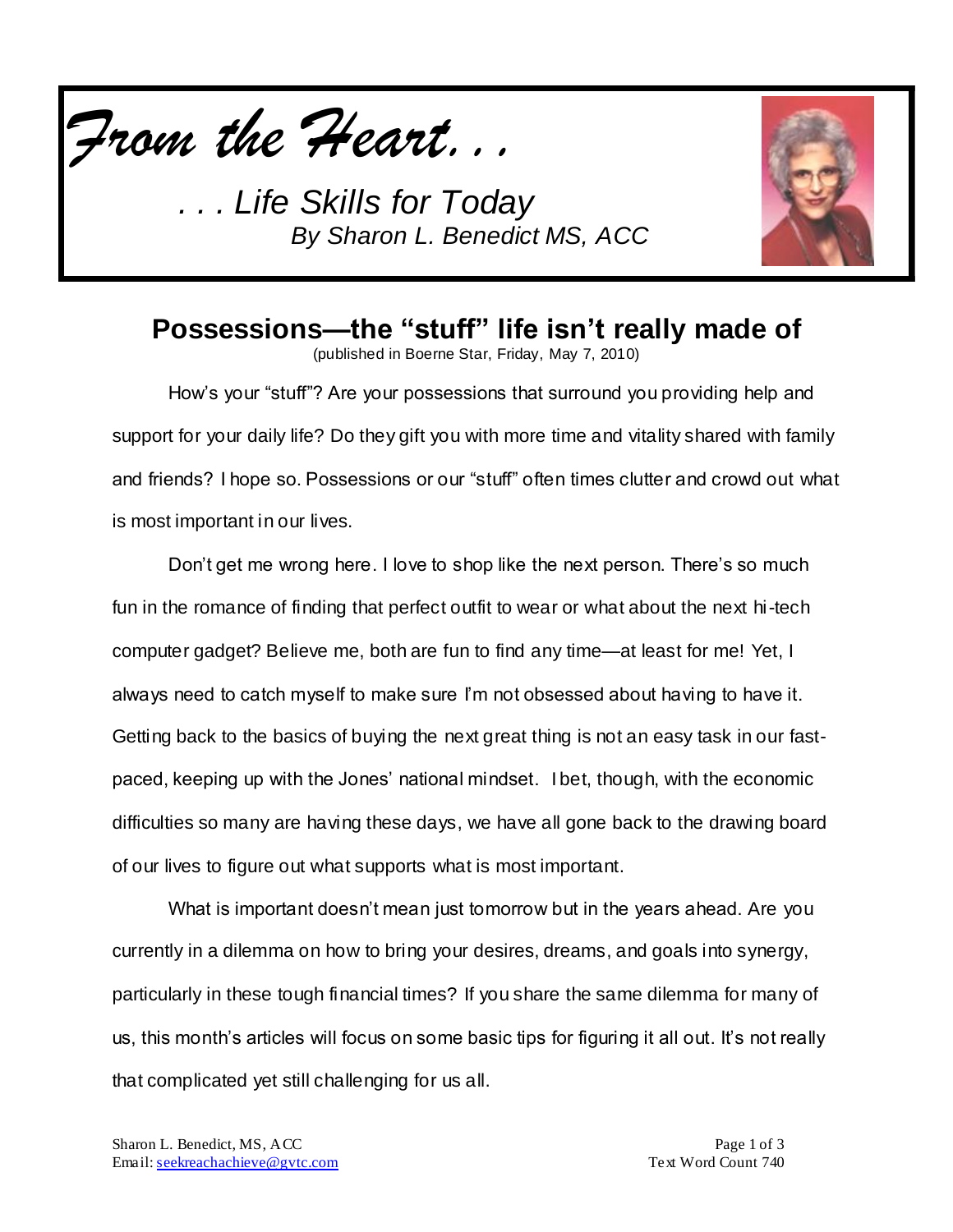The first tip was shared above—what is most important to you, today, tomorrow, your lifetime? Start with listing your top five core values right now. Then next to them, write down your top five life dreams and goals you believe purposefully and strategically support those core values. Put an estimated date you would like to see those dreams/goals fulfilled. This can be a little tricky. For certain personality styles, writing down a date can sometimes become a deadline drudgery! For some, they charge ahead no matter what to meet that deadline. Yet, somewhere along the way, a core value or two is left behind. The end-result or product/possessing became more important than the process or journey getting there. And often times, relationships are hindered and harmed along the way.

For other personality behavioral styles, a deadline is simply a wish list without the work to get there. It feels really good to have the dream or goal—eliciting all kinds of warm and fuzzy good feelings. Along the way, the plan really never gets off the ground. Disappointment or "Oh, well, that's fate" sets in. At the same time, again relationships are hindered and harmed along the way. So, be sure to be flexible with your deadlines. And by all means stay focused on your core values as you plan out reaching your life dreams and goals.

Making decisions are a big part of daily living. Every choice will either become something we need or something we want. In the next article, the focus will be on prioritizing purchases and decisions according to your core values and life goals. Without giving priority to our purchase of possessions, much of our life and financial assets are "muddled" away until we get hit with a crisis. We then will wonder where the money went, and how can we recover what was lost, if at all.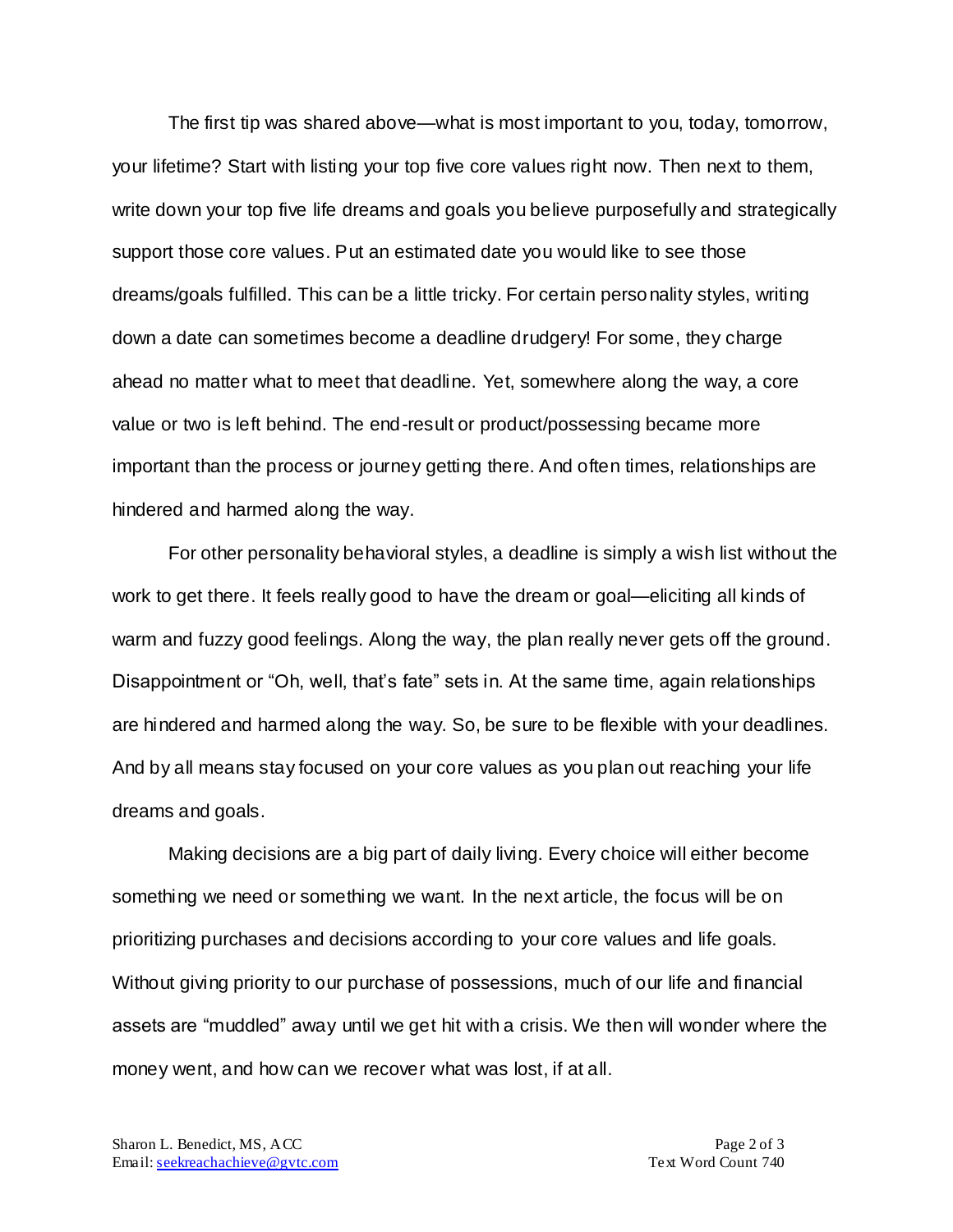But, be of good cheer, you will actually be on an exciting journey of discovery about yourself and where you want to head in life. You will discover and more consciously plan your daily routine, decisions, and choices based on your core values, goals that will offer you vitality and purpose each day. This is what life is all about seeing the big picture in bite-size pieces all fitting together. There will even be room for life's surprises along the way because you have embraced being kind to yourself and others—offering flexibility and fulfillment for all.

Therefore, the next article will cover some basic buying tips around five questions to always ask yourself before you buy!—another wonderful bit of "stuff" in your life. Here's a hint..." Is it a need or a want?" And both have an important place in your life. See you then.

--

Sharon L. Benedict, MS, ACC, is a certified life wellness coach-consultant, specializing in life skills, wellness, and creative arts development for individuals, businesses and organizations [\(www.harvestenterprises-sra.com\)](http://www.harvestenterprises-sra.com/).She welcomes your questions and comments and can be contacted at [seekreachachieve@gvtc.com.](mailto:seekreachachieve@gvtc.com)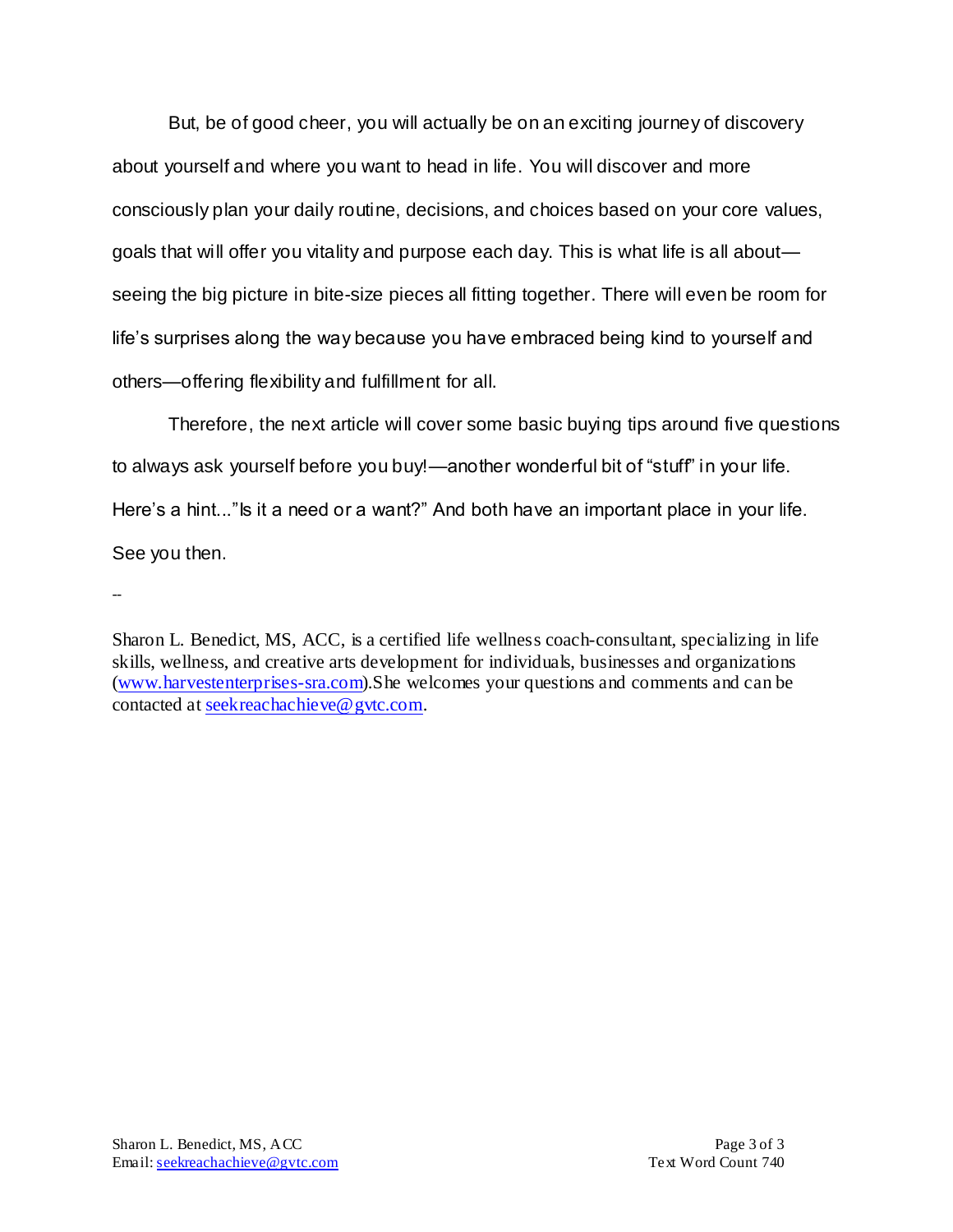



## **Possessions—five questions** *before* **you buy! Part 1**

(published in Boerne Star, Friday, May 14, 2010)

Life may get complicated at times, but the decision to buy more "stuff" that enriches your life and relationships can be fairly simple. With just five questions to ask yourself *before you buy,* you can more easily make the connection between your possessions or "stuff" and your life.

If your answers to all five questions are "yes," you then have a clearer roadmap to follow for each potential purchase. Yet, your answer to some of the questions may be just a bit more involved. Let's start with reading over a couple times all five questio ns.

- **1. Is it a simple desire that I can do without or is it important and necessary to my life?**
- **2. How does this item fit my personal, professional, and life goals?**
- **3. Do I have the money to pay for it and take care of it?**
- **4. Am I willing to give up something else in order to get it?**
- **5. Am I willing to wait and create a SMART plan to purchase it later?**

**Question 1: Is it a simple desire that I can do without or is it important and** 

**necessary to my life?** Here is a contrast question asking you to reflect on whether you are really looking at a want or a need. And that can get a little thorny. Both have an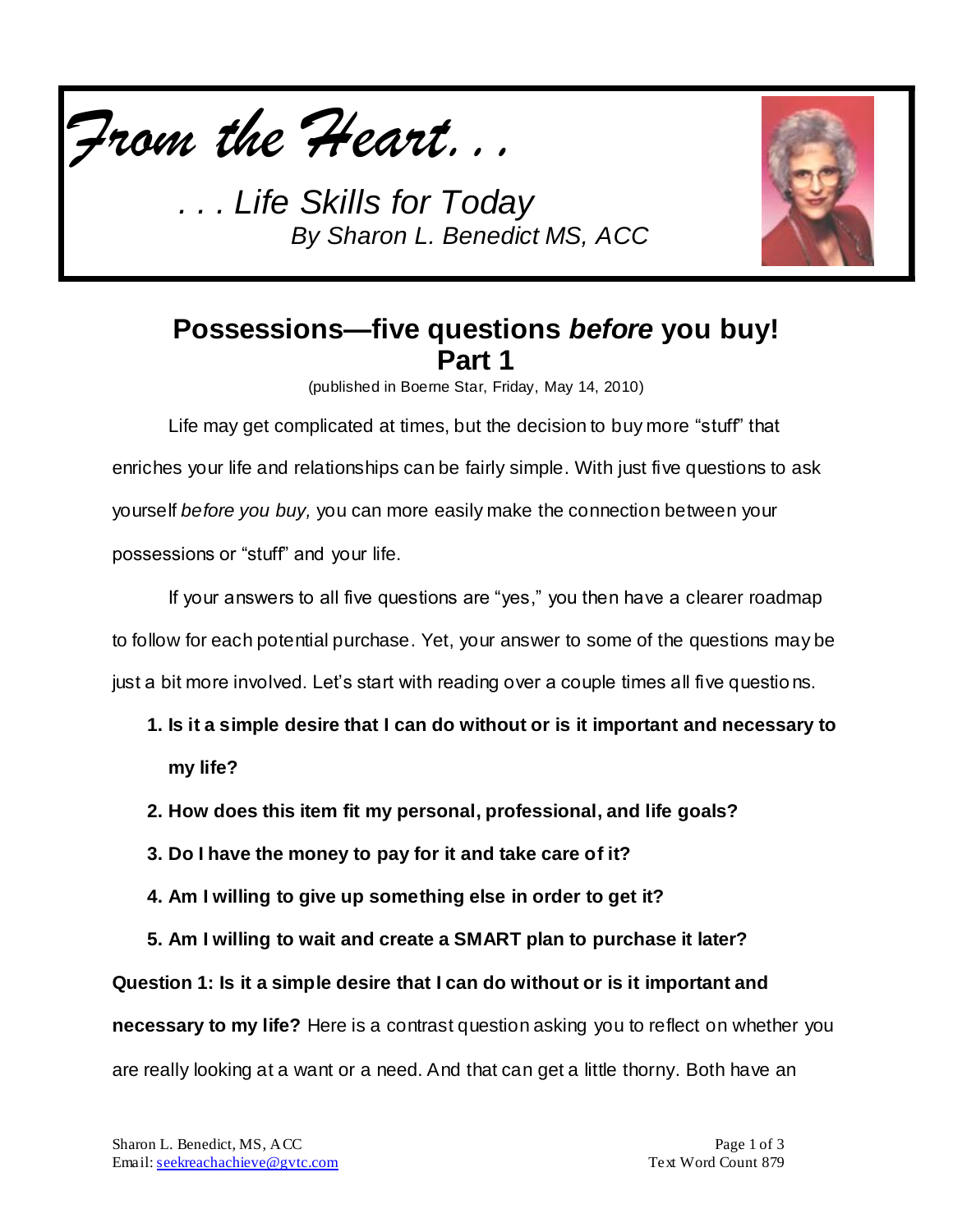important place in your life. Wants are actually very good things when they support your life dreams and goals; and encourage healthy relationships. Simple desires come to us every day as we see something in the store window that attracts our attention. You may even entertain purchasing it since the cost is fairly minimal in your view; and you have a few more dollars left in your checkbook for the month anyway. You may think, "This is no big deal to the big picture of my life, and it will be fun to have." You may be right in the short-run, maybe even the long-run. Yet, again, add up about a hundred of those purchases and see in ten years where you are not just financially but with your life in general. Will you see a connection to where you are now—good, bad, or ugly?

And with the part that asks if it is important and necessary to your life, you may say "It's definitely important to me but possibly not necessarily necessary to my life." That can happen. One example could be a car purchase. Now, most of us all know that having a vehicle to drive is an essential part of daily living in our community and nation. However, could an economy car with a price tag under \$20,000 work well enough? Or do you see yourself so clearly seated in the latest or even vintage Lamborghini? What other factors, other than cost, are important to you in the decision?

We all have fantasies about the "what ifs." And those fantasies can be lots of fun to imagine. Many times, that is how our innate creativity comes alive and begins to spark planning ideas. Yet, we all need to balance it with the here and now. As we come back to our reality, we must ask ourselves, "Really, what is most important to me, right here, right now; and how will this affect me in the years ahead?" This same question is valid for any choices you are about to make in your life—from a job, relationship, marriage, divorce, health, travel...you name it.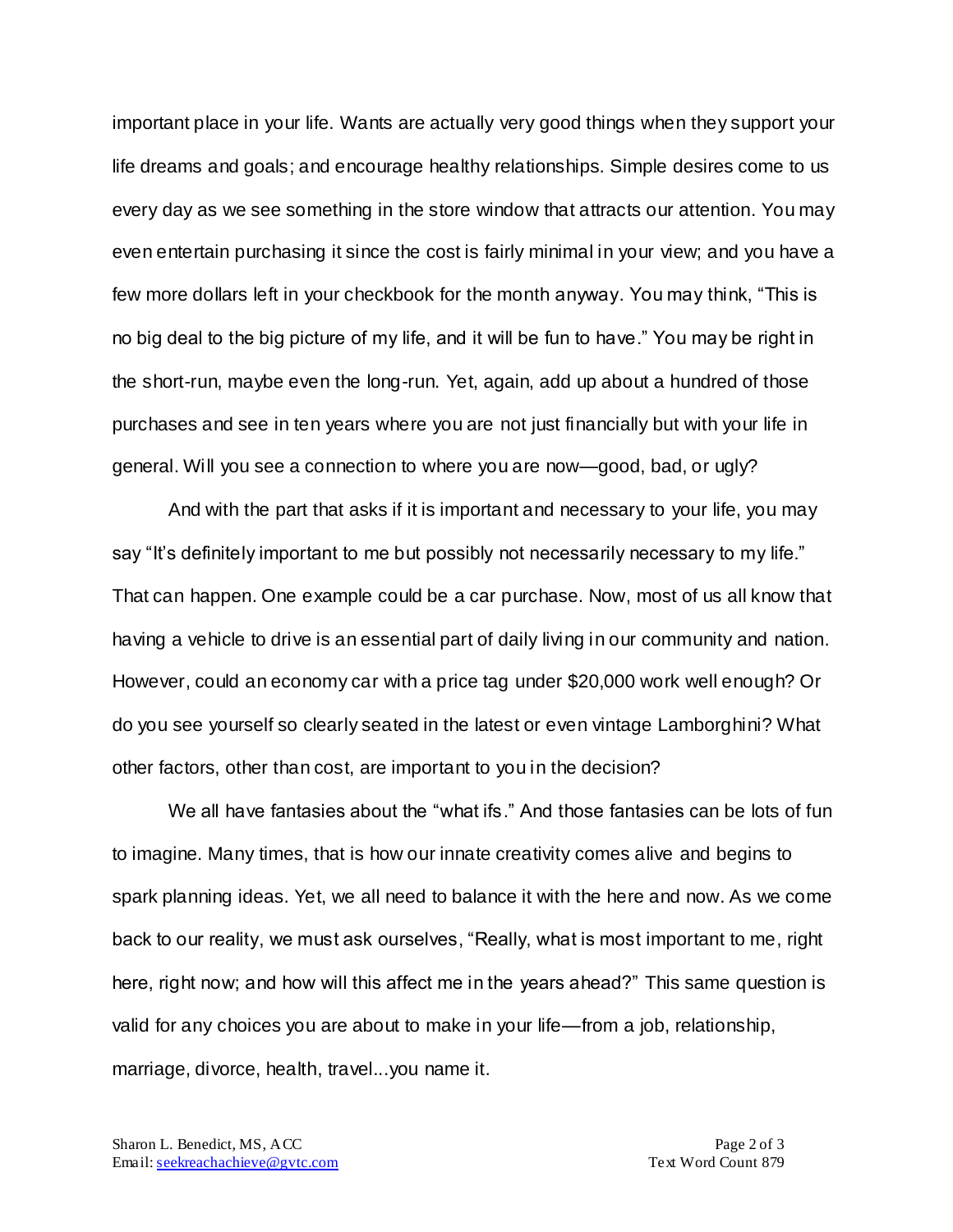So right now, focus on something you would like to possibly purchase. Ask yourself this first question and share your thoughts with your family or trusted friend who will not just nod and agree with you, knowing the ultimate decision is yours and no one else. Your family member or friend would be someone that would ask inquiring questions to help you envision how your purchase fits into your life today and the years ahead. Try not to be defensive in the dialogue, but open to inquiry and creative discovery about yourself and your life dreams and goals. You will then be ready for the next question.

#### **Question 2. How does this item fit my personal, professional, and life goals?**

This is where you will do a little homework. Take some time to reflect and write down your top five life goals for your personal and professional life. **How is your decision to purchase an investment in your values, dreams, and goals?**

Then begin to do some research on your potential purchase—type, model/features, cost, planning/preparation work, care requirements, etc. This applies to whether you are thinking of buying a car, home, simply a coat or pair of shoes. Then see how it fits into your top five life goals. Get into the routine for reflecting on any purchase, small or large, based on this question. Once you have moved through question one and two, the next article will cover question three and four in more detail. Are you beginning to envision how all five questions relate to each other? See you next time for part two.

--

Sharon L. Benedict, MS, ACC, is a certified life wellness coach-consultant, specializing in life skills, wellness, and creative arts development for individuals, businesses and organizations [\(www.harvestenterprises-sra.com\)](http://www.harvestenterprises-sra.com/).She welcomes your questions and comments and can be contacted at [seekreachachieve@gvtc.com.](mailto:seekreachachieve@gvtc.com)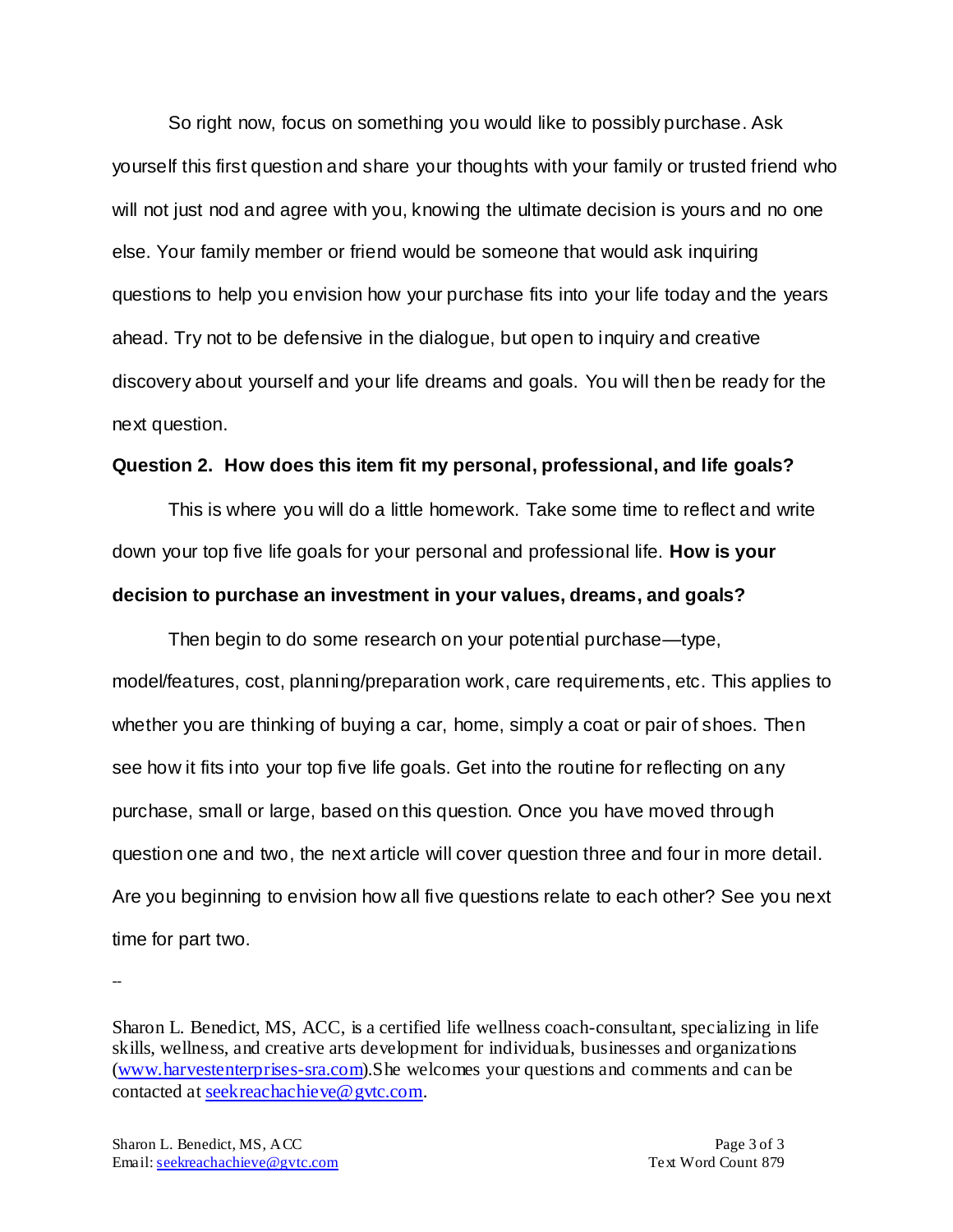



## **Possessions—five questions** *before* **you buy! Part 2**

(published in Boerne Star, Friday, May 21, 2010)

In the previous article, five questions were offered to help you focus on your priorities when wanting to buy something. The first two questions got you started with one particular item you chose to spotlight-whether product or service. (1) Is it a simple desire that you can do without; or is it important and necessary to your life? (2) How does the item fit your personal, professional, and life goals?

Now that you have moved through question one and two, here are questions three and four:

- **3. Do I have the money to pay for it and take care of it?**
- **4. Am I willing to give up something else in order to get it?**

Let's assume for the moment you have decided that the item you want to purchase is important to you and fits well enough into your personal life goals. You have also done your homework on the purchasing particulars— type, model/features, cost, planning/preparation work, care requirements, etc. Now, do you have the money to pay for it, as well as take care of it? Often times, depending on the item, maintenance does involve cost that requires equipment and supply purchases to keep the item working at top condition; thereby extending the life of the possession or "stuff" you so very much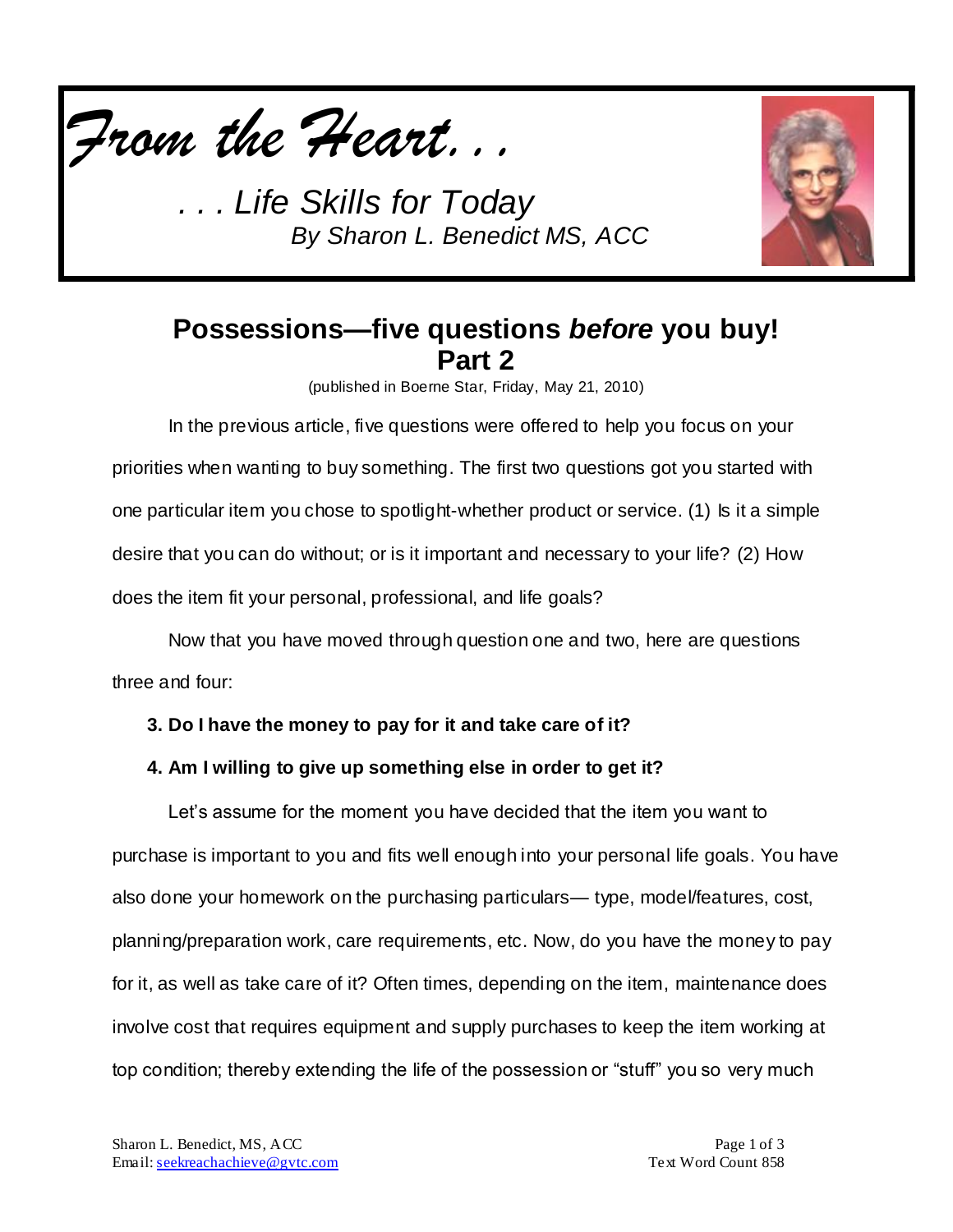would like to have. Keep this in mind as you check out your budget.

As you consider your response to question three (3), give yourself time to reflect on the commitment in time and money you will be making to that possession in its care and maintenance. This will help you get beyond the romance of owning that item to getting real with the risk of possibly ignoring the care needed, for lack of time or motivation. Even back in 100 AD, Gaius Plinius Caecilius Secundus, also known as Pliny the Younger, had this to say, "An object in possession seldom retains the same charm that it had in pursuit." Secundus (Pliny) was a lawyer, author, and magistrate of Ancient Rome and was considered to be an honest and moderate man who advanced through several Imperial civil and military offices; and was well acquainted with notable historians, biographers, and philosophers of the time. Pliny's largest work was a series of personal letters of everyday life directed to his friends and associates. He too questioned himself on the quest to possess.

Here's a few for you at this moment. "Will having that possession steal precious time with your family and friends?" Will the item eventually become not as important to you anymore and drain some of your joy in everyday living? If you still believe the item is important to you, fits into your personal life goals, you have the money for it, and are willing care for it as well, then take another moment to answer questions four (4).

This next question will help you dig a little deeper into your motives for purchasing the item. Although you believe you have the money for it, put that aside for the moment. Let's say, you don't have the money right now but really want the item. You may even consider it a need. Are you willing to give up something else in order to get it? And if you are, what item or lifeskill would be impacted?—your time,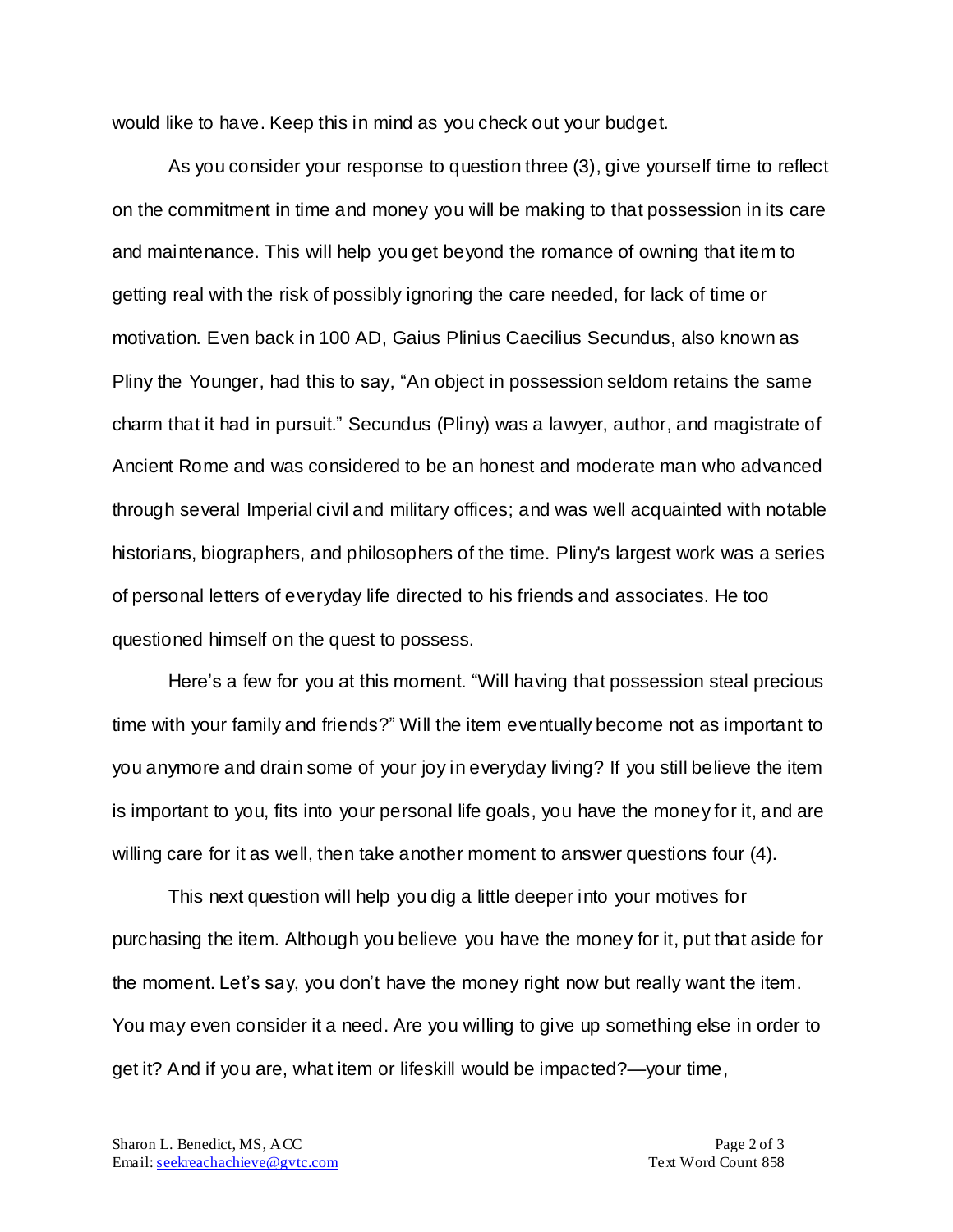relationships, job, financial commitments already in place, health, childcare, travel plans, you name it.

If you are beginning to feel like you wouldn't be willing to give up something else in order to get that item, then possibly it's time to rethink the purchase, at least for right now. Check out your motives and share your thoughts with your spouse, family, or trusted friend. You may even want to revisit your financial advisor, particularly if it's a significant purchase that would have a major impact on your financial future. There's no one like a trusted financial advisor who assists you in setting financial and life goals that fit together. You will then hear an objective perspective on the basis of what you have established and committed yourself to—related to not only your financial goals, but also your professional and personal life.

Take time out this next week to reflect on question five (5), "**Am I willing to wait and create a SMART plan to purchase it later?"** This last question will define really how important your purchase is to your life by the commitment you make to plan it out the SMART way. Stay tuned for getting down to really knowing what a want is, as well as a need. Again, both have a place in your life. Yet, your want and your need will both hopefully share in supporting your core values, along with professional and personal life dreams and goals.

Again, are you beginning to envision how all five questions relate to each other? See you next time for the finale for this month on purchasing your precious possessions or "stuff!"

--Sharon L. Benedict, MS, ACC, is a certified life wellness coach-consultant, specializing in life skills, wellness, and creative arts development for individuals, businesses and organizations [\(www.harvestenterprises-sra.com\)](http://www.harvestenterprises-sra.com/).She welcomes your questions and comments and can be contacted at **seekreachachieve@gvtc.com**.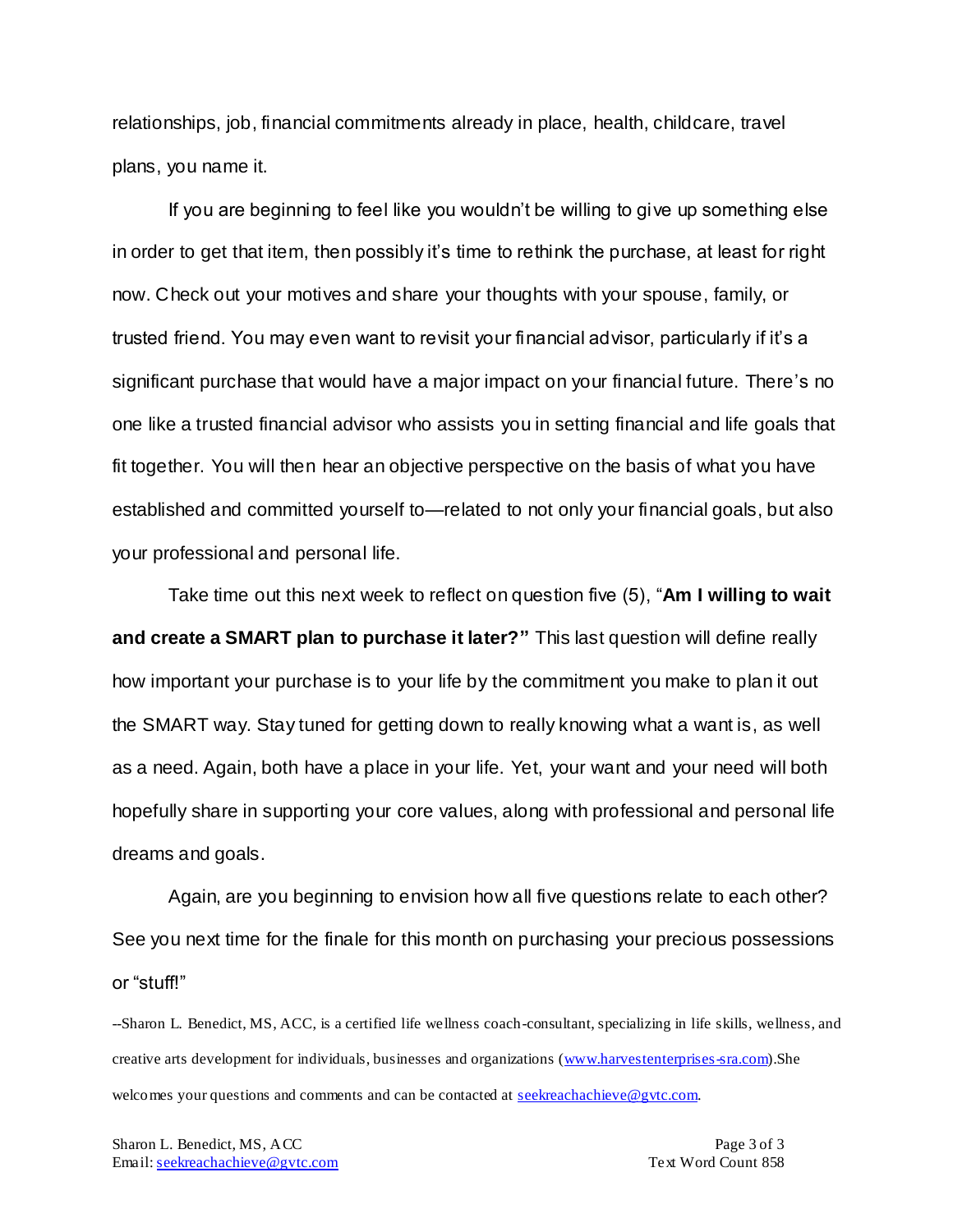



## **Possessions—five questions** *before* **you buy! Part 3**

(published in Boerne Star, Friday, May 28, 2010)

"Before we set our hearts too much upon anything, let us examine how happy those are who already possess it." These insightful words come from Francois de La Rochefoucauld of the  $17<sup>th</sup>$  century, a noted French author of maxims and memoirs. His writings have been summed up as "everything is reducible to the motive of self-interest" with the term "gently cynical" applied.

We can still apply his words these days to our fast-paced, keeping up with the Joneses national pastime—even in these tough economic times. Throughout this month as we have focused on five key questions to consider *before you buy* that item (whether product or service), you are now at question five (5). Let's first reread the first four questions:

- **1. Is it a simple desire that I can do without or is it important and necessary to my life?**
- **2. How does this item fit my personal, professional, and life goals?**
- **3. Do I have the money to pay for it and take care of it?**
- **4. Am I willing to give up something else in order to get it?**

Are you still at the place where the item is important to you, even necessary to your life;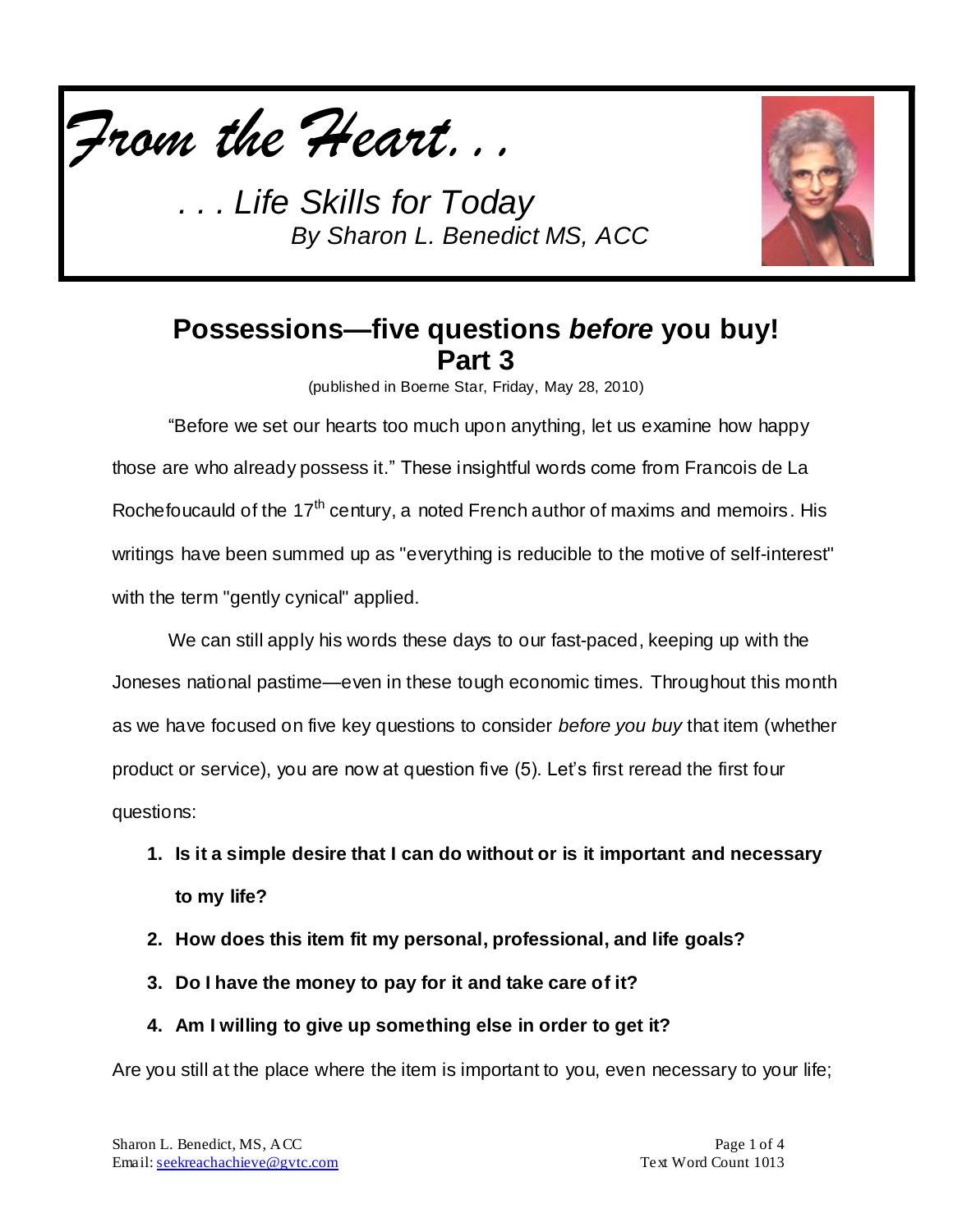fits your personal or professional life goals; you are willing and committed to caring for it; and although you may have the money to pay for it, you consider it important enough that you would give up something else in order to get it? Are you satisfied with your answers to these four questions so far and still want to purchase that item?

If so, here's your final key question five (5), "**Am I willing to wait and create a SMART plan to purchase it later?"** This last question strategically defines how important your purchase in reality is to your life by the commitment you make to plan it out the SMART way. As you reflect on this question today, you will be getting down to really knowing what a want is, as well as a need. Again, both have a place in your life. Yet, your want and your need will both hopefully share in supporting your core values, professional and personal life dreams and goals.

Let's look at the first part of the question, "Am I willing to wait?" What does it feel like when you ask yourself to wait? Are you content in the prospects of possibly having to wait for a few weeks, months? What about a year or two, or ten? Does the content swiftly disappear with having to wait a longer period of time? What if you wait a month or so? Often times, you just may find yourself less enamored in that precious possession you were so intent on purchasing. There's nothing like letting time pass to get a handle on your want or your need.

Now let's size up while you are willing to wait (assuming you are), how you will go about creating a SMART plan to purchase it later. What is SMART? This acronym basically guides you through the steps toward making a wiser decision in any purchase. SMART means Specific, Measurable, Attainable/actionable, Realistic/relevant, and Time-phased/time-oriented. When your potential purchase is considered, researched,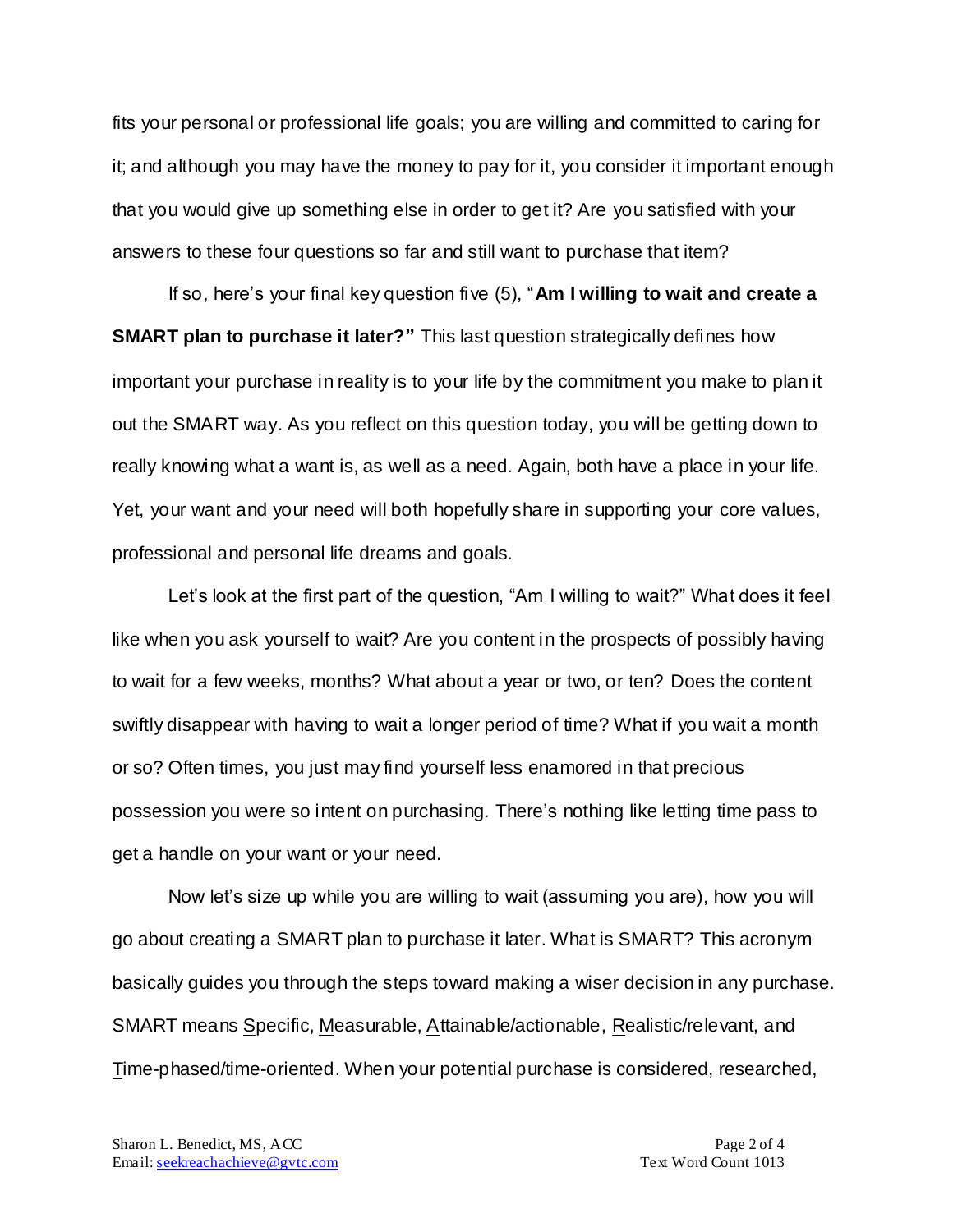and evaluated on the basis of your core values, personal and professional life dreams and goals, you will be more proactive and purposeful in your choices. You will be more *specific* about whether this item is a want or a need. Whether it turns out to be a want more than a need, judge it in light of how important it is to your life. The impact of your potential purchase should be *measurable*. This means you can not only put a dollar amount down gauged with your current budget and long-term financial goals, but also your life goals and impact on your relationships.

*Attainable* or actionable means just that . . .do you believe you can actually make it happen based on a specific and measurable plan? Then you want to immediately consider, "Is it a *realistic* purchase?" Is it relevant to my life and relationship priorities? Is it *time-phased*/time-oriented. Have you given yourself enough time to accomplish the plan to purchase; and does it fit into your short-term and long-term life goals?

There you are—five key questions as your *Basic Buying Checklist* and five SMART steps to strategically map out every purchase you dream about. Remember, for every dollar spent, I encourage you to give yourself time before you buy. Can you envision the purchase as an investment in your life and those you love and care about? Please, no rationalizations here, as tempting as it is for us humans.

To make it even easier for you to remember these five questions, you can create your own *Basic Buying Checklist* on a business card size using Word or Publisher and print it on card stock (or just write it out by hand on an appropriate card size). On the back side of the card, write in your top five life dreams/goals that support your core values. You can even laminate it if you so wish. Place it in your wallet right next to your checkbook and credit card to keep it handy for staying focused on your priorities.